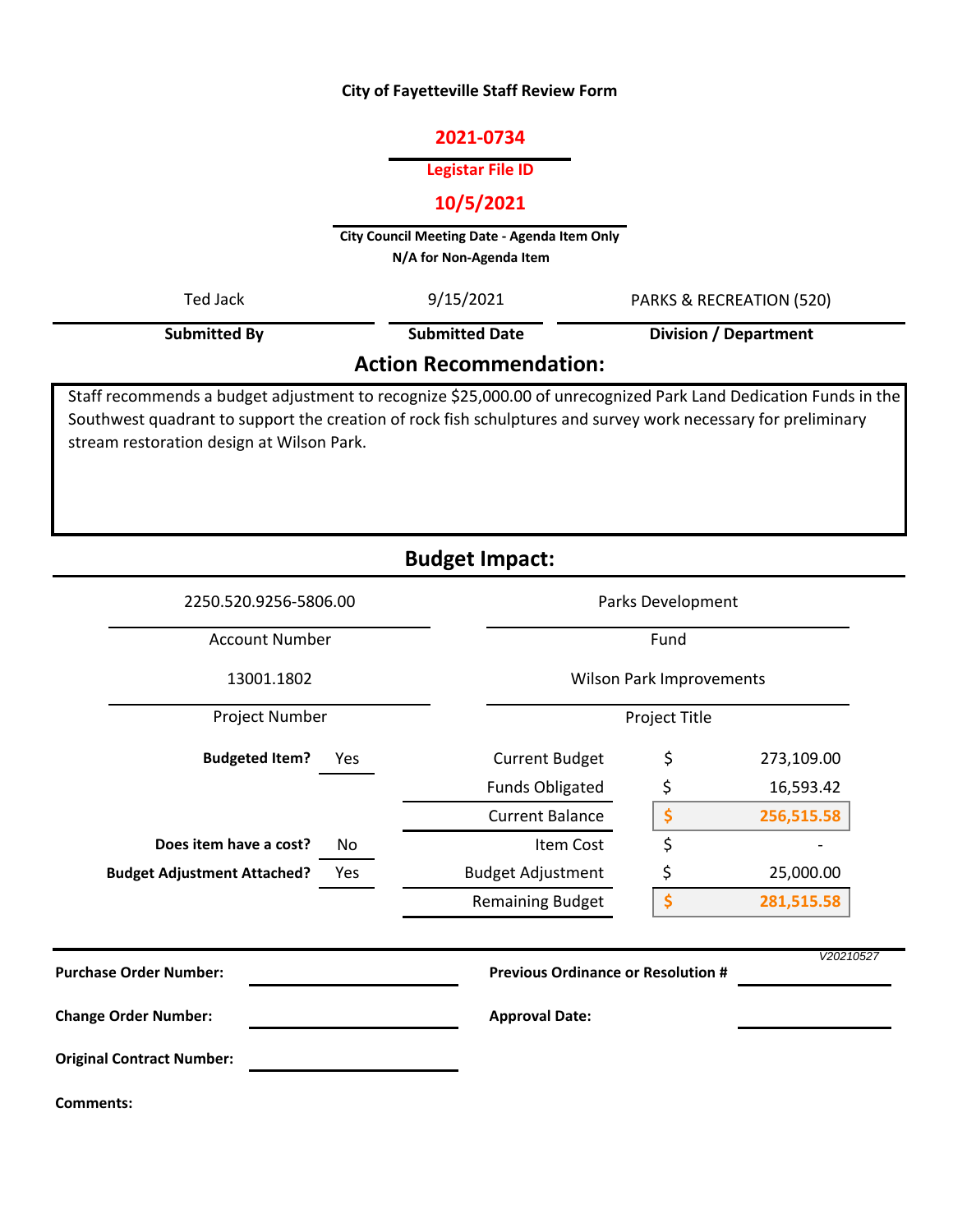

## **MEETING OF OCTOBER 5, 2021**

| TO:          | <b>Mayor and City Council</b>          |
|--------------|----------------------------------------|
| THRU:        | Susan Norton, Chief of Staff           |
| <b>FROM:</b> | Ted Jack, Park Planning Superintendent |

**DATE:** September 8, 2021

**SUBJECT: Recognize and allocate Park Land Dedication Funds in the Southwest Quadrant to fund surveying work and rock fish sculptures for Wilson Park.**

#### **RECOMMENDATION:**

Staff recommends a budget adjustment to recognize \$25,000.00 of unrecognized Park Land Dedication Funds in the Southwest quadrant to support the creation of rock fish sculptures and survey work necessary for preliminary stream restoration design at Wilson Park.

## **BACKGROUND:**

Skull Creek is a main feature of the park. The stream was straightened in the past and has unstable, eroding banks. Long term plans for the park include stream stabilization and enhancement. Wilson Community Park has a rich history of integrating art into the built environment and park designers plan to integrate rock sculptures into the stream work. The sculptures will include rock fish and other animals, or items designed specifically for this site to enhance primarily the playground area of the stream. The sculptures are being created ahead of the stream design work so that they can be considered in stream flow calculations and carefully integrated into that work.

#### **DISCUSSION:**

Staff has prepared sketches and drawings to conceptually illustrate stream restoration ideas, rock fish locations, and other work that will enhance Wilson Park for the people of Fayetteville. See attached documents.

### **BUDGET/STAFF IMPACT:**

Staff has worked with Buonaiuto Stone Works of Fayetteville to refine concepts for the creation of the rock fish and related sculptures that will be incorporated into stream restoration work at Wilson Park. Fees for the sculpture work are not to exceed \$19,500.00. Additionally, fees for survey work necessary for design work along the stream are included for a total of \$25,000.00. Only the sculpture work has been negotiated at this time. Funds for this work will come from park land dedication funds from the South West Park District.

## **Attachments:**

**SRF** Prominade / Rock Fish Conceptual Sketch Rock Fish mockup and prototype photographs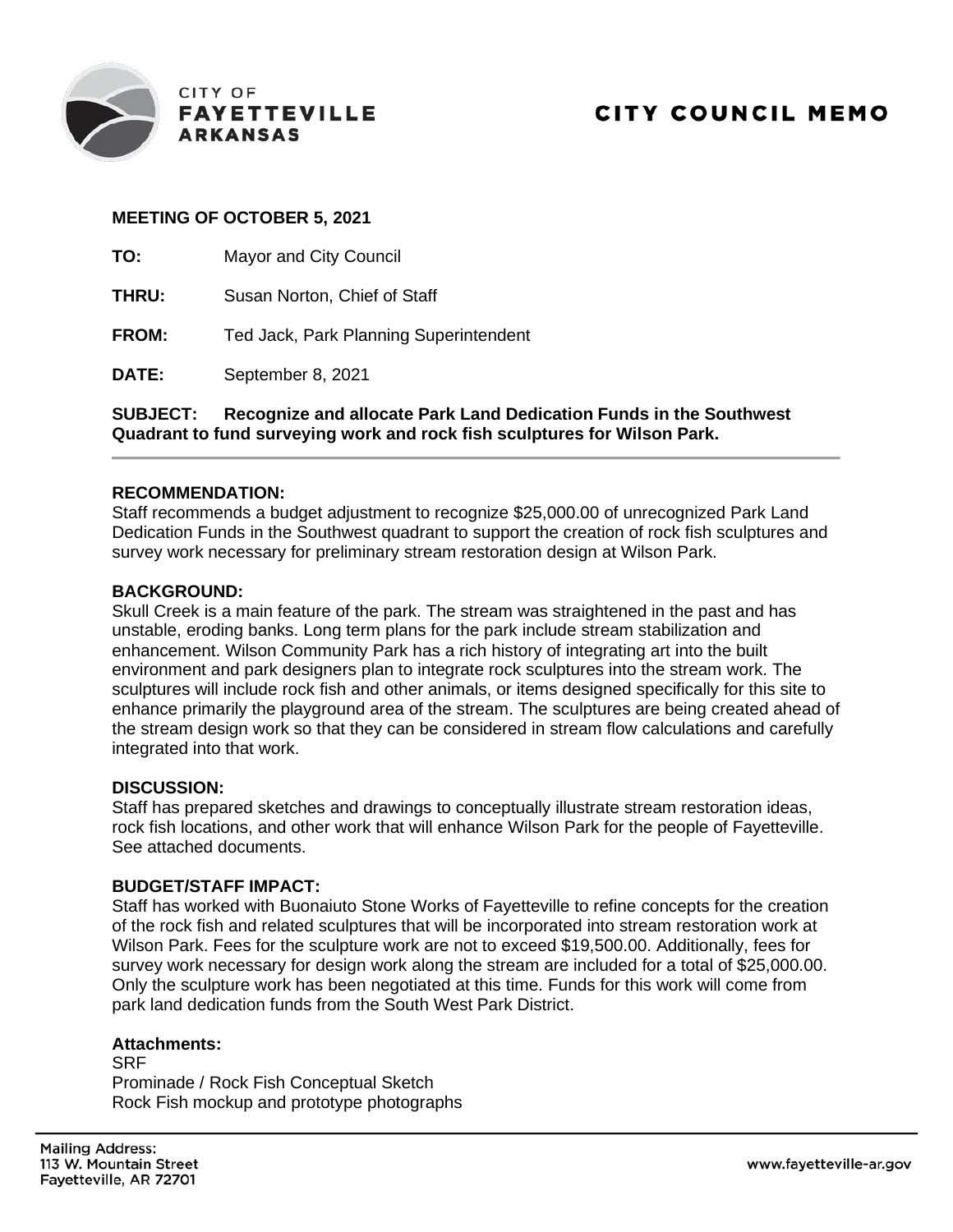Concept Drawing for Stream Restoration Work at Wilson Community Park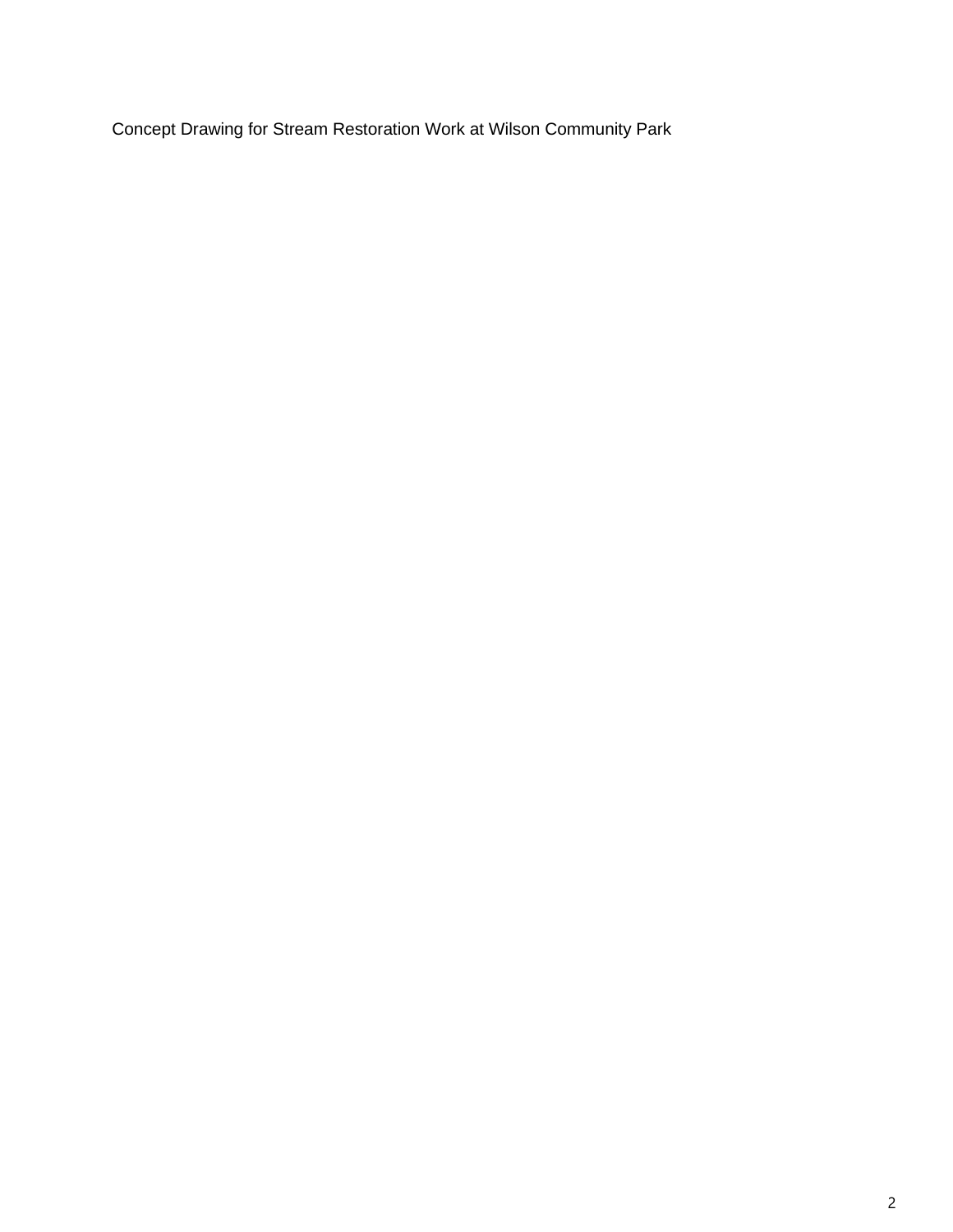

## Attachments: Prominade / Rock Fish Conceptual Sketch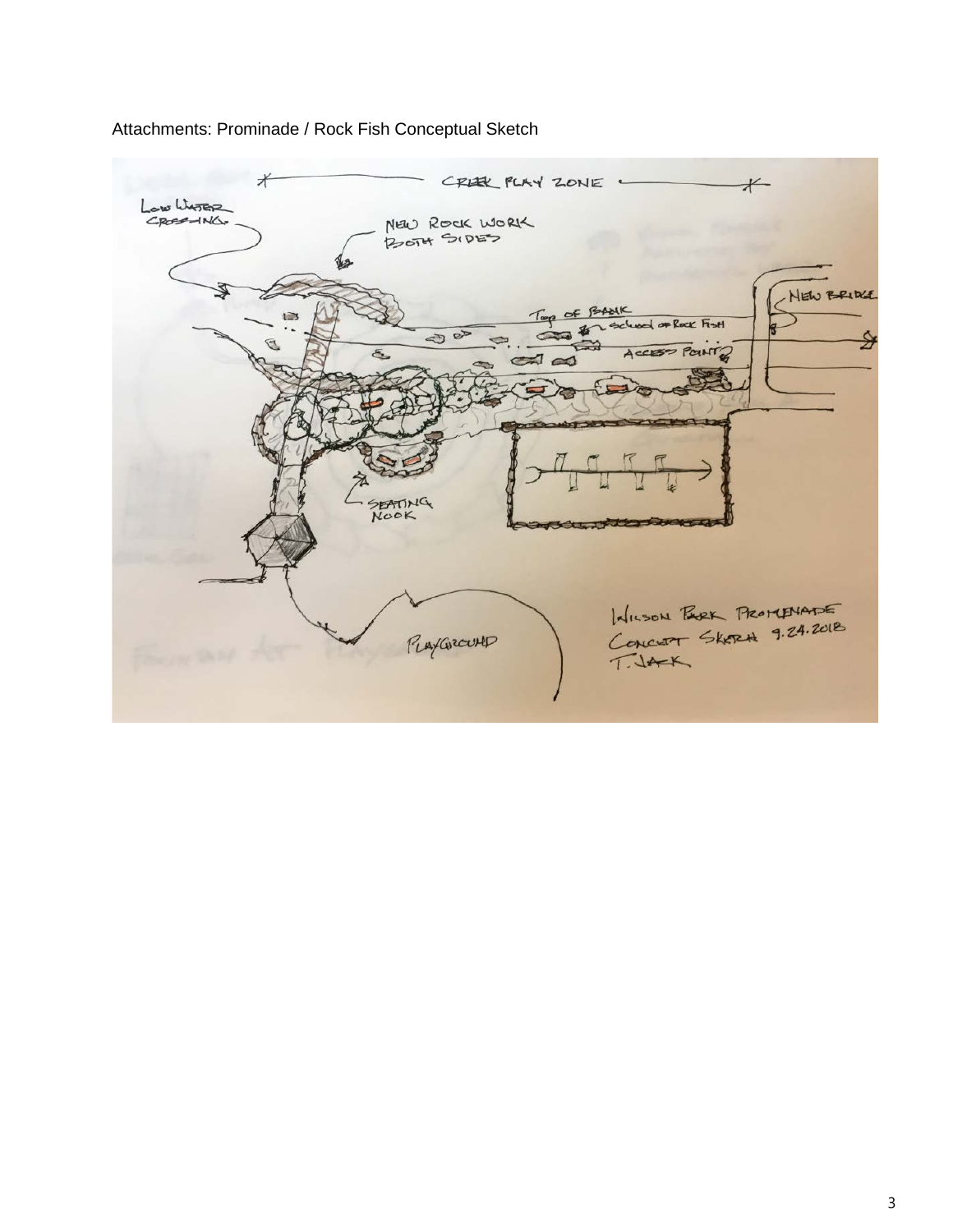Attachments: Rock Fish mockup and prototype photographs

**Ben Buonaiuto** 

**Buonaiuto Stoneworks** Custom Stone Masonry Serving N.W. Arkansas